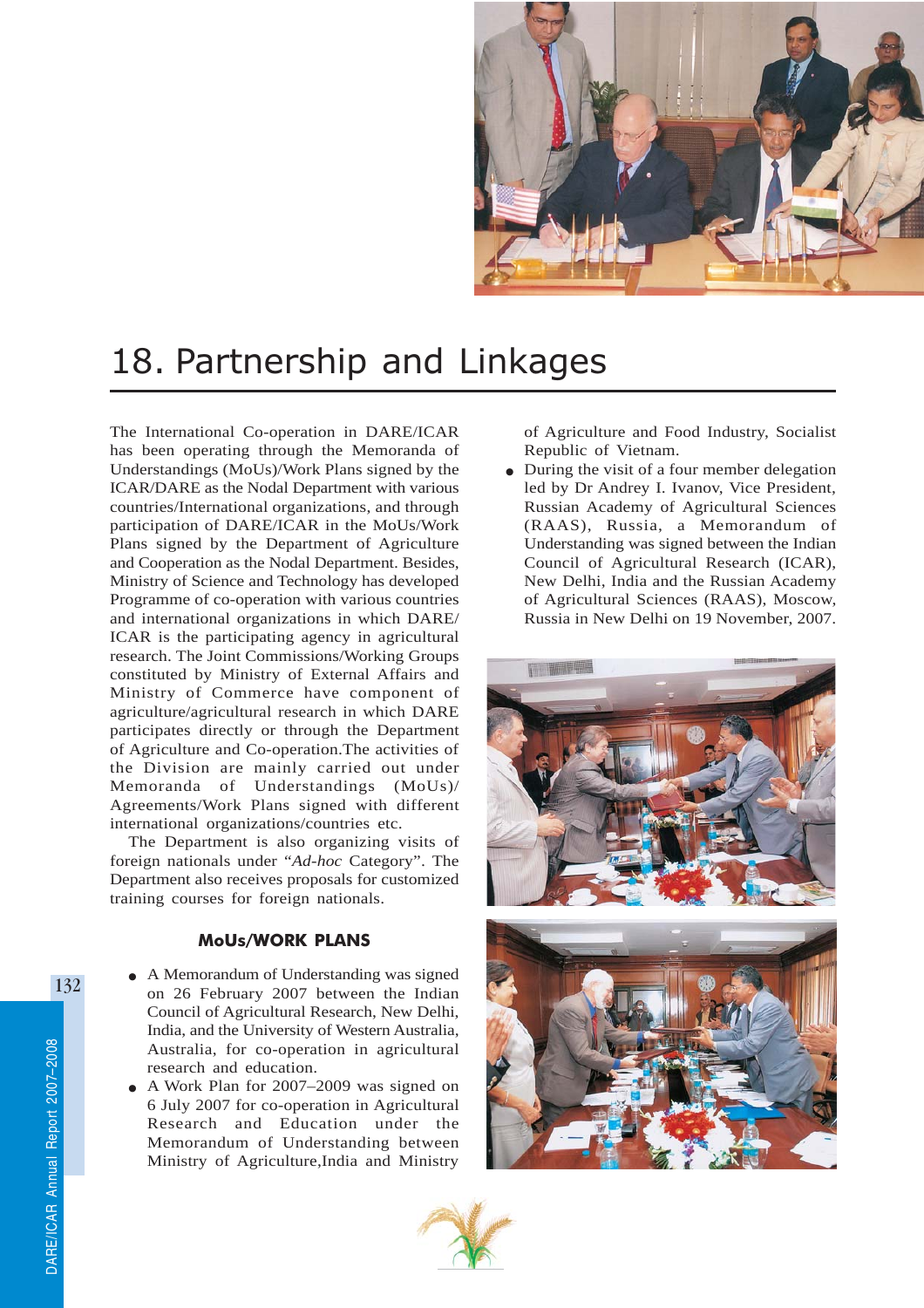• The Indian Council of Agricultural Research, New Delhi, has signed a Work Plan with International Centre for Research in Agroforestry (ICRAF) in New Delhi on 19 November 2007.

### INTERNATIONAL LINKAGES

During the reported period first 2 projects were finally approved for implementation and third project was extended.

**1. Atmospheric brown cloud:** The Indian Agricultural Research Institute (IARI), New Delhi, has been allowed to participate in the United Nations Environment Programme, Regional Resource Centre for Asia and Pacific, UNEP (RRC-AP) Programme on "Atmospheric Brown Clouds" to serve as a lead institution for Agricultural Impacts Assessment Study. The total cost of the project is US\$ 100,000 and is for 18 months w.e.f. 23 July 2007. The IARI will conduct assessment studies on the impacts of atmospheric brown clouds on agriculture, and will serve as the South Asian Lead Regional Institution for co-ordinating work of the Atmospheric Brown Clouds.

*Impact team on agriculture*. The first Impact Assessment Meeting of the Project has already been held at Seoul, Republic of Korea from 27 to 29 August 2007 in which Dr A.K. Singh, the then Project Director, Water Technology Centre, Indian Agricultural Research Institute, New Delhi participated.

**2. Multitrophic interactions in the rhizosphere and management of nematode pests and diseases:** The Indian Agricultural Research Institute, New Delhi, has been allowed to participate in the collaborative project "Multitrophic interactions in the rhizosphere and the management of nematode pests and diseases" of Rothamsted Research, United Kingdom, for 3 years. The approval has been conveyed on 9 October, 2007. Total cost of the project is £149,999.85 (Rs 1.215 crore) out of which £ 90,940 (Rs 73.66 lakh) + 5% contingency is meant for the Indian Agricultural Research Institute, New Delhi. The aim of the project is to improve root health using approaches relevant to United Kingdom and India. The project will target soil-borne pests and diseases on the productivity of agricultural and horticultural crops.

**3. Genetic improvement of** *Penaeus monodon* **tiger shrimp through selective breeding for growth and white spot disease resistance:** This Indo-Norwegian Project was funded by Indo-Norwegian Programme Institutional Co-operation — and is being implemented at (i) Central Institute of Brackish Water Aquaculture, Chennai, and (ii) Central Institute of Fisheries Education, Mumbai. It has been extended up to 31 March 2009 at an additional cost of Rs 1,778,000 for Central Institute of Brakishwater Aquaculture, Chennai, and Rs 1,328,000 for Central Institute of Fisheries Education, Mumbai, and NOKS 295,000 for the Institute of Aquaculture Research Ltd. (AKVAFORSK), Norway.

#### Major event

An India – US Joint Workshop on 'Curriculum Development' under the Agriculture Knowledge Initiative (AKI) was organized in New Delhi from 22 to 23 January 2007.

## CENTRAL AGRICULTURAL UNIVERSITY

The Central Agricultural University,Imphal, is an autonomous body and functions under DARE. The academic, research and development achievements are enumerated.

#### Academic achievements

- A new College of Post-graduate Studies was established during 2007–08 at Barapani in Meghalaya. The University has established 5 Schools, viz. Crop Improvement, Crop-Protection, Horticulture and Forestry, Natural Resource Management, and Social Sciences, at the Post-graduate College. The teaching programme is being conducted in collaboration with ICAR Research Complex for NEH Region, Barapani, by making best use of their scientists and laboratories.
- The University started Under-graduate Programme in Forestry at the College of Horticulture and Forestry, Pasighat (Arunachal Pradesh), during 2007–08 with intake capacity of 22 students of which 11 joined the course.
- The University also started Post-graduate Programmes in 3 new disciplines at College of Veterinary Sciences and Animal Husbandry, Aizwal (Mizoram), and 2 disciplines at College of Fisheries, Tripura (Agartala), in the academic year 2007–08, with intake of 3 students per department including a nominee of the ICAR in each department.
- The University organized its First Convocation on 9 June 2007.

#### Research achievements

● The varieties Bhawani in *toria* and Pusa Agrani and GM-2 in mustard; Meha in mungbean; JS 335, RKS 18 and JS 97-52 in soybean; ICGS-76, TG-51, TAG-24 and JL-24 in groundnut were suitable for Manipur.

#### Developmental activities

• The University has initiated steps to provide video-conferencing facilities to all college

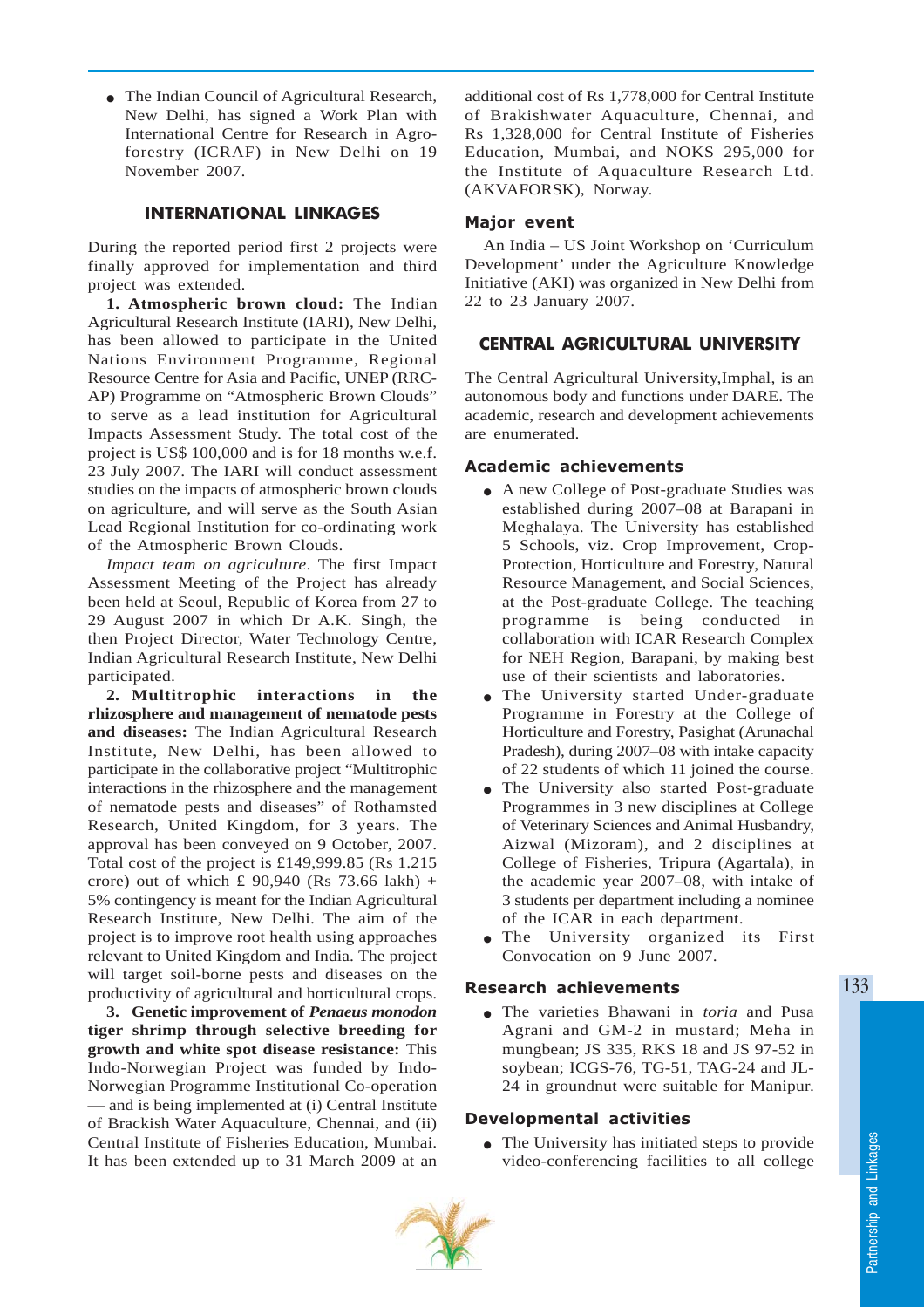campuses and as a result, most of the colleges have already received the necessary equipment and accessories, which are in the process of installation and operationalization.

The laboratories of Thermodynamics and Heat Engines, Farm Power, Farm Machinery, Electrical Engineering, Electronics and Instrumentation, Soil-and-Water Conservation Engineering, Hydraulics and Fluid Mechanics, Soil Mechanics, Automatic Weather Station, Agricultural Processing, and Agricultural Science including Agronomy, Soil Science and Horticulture, were developed at College of Agricultural Engineering and Post-harvest Technology, Gangtok during 2007–08.The laboratories of Food Analysis, Apparel Designing, Multimedia Production and Food Service Management were developed at College of Home Science, Tura.

## PROTOCOL ACTIVITIES

#### Foreign delegations

- His Excellency Mr Eric Cline, Minister of Industry and Resources, Province of Saskatchewan, Canada accompanied by delegation met Sh A.K. Upadhyay (Additional Secretary, DARE and Secretary, ICAR) on 26 February 2007.
- His Excellency Mr Francisco Laizez (Minister of External Affairs Relations of El-Salvador) and Mr Laizez visited Indian Agricultural Research Institute, New Delhi on 6 March 2007.
- His Excellency Mr Arefaine Berhe, Minister of Agriculture, Eritrea visited National Dairy Research Institute, Karnal on 7 April 2007 and Indian Agricultural Research Institute, New Delhi on 9 April 2007.
- His Excellency Mr Wan Baorui (Vice Minister Level), Chairman of Agricultural Trade Promotion Centre, Ministry of Agriculture, China, met Sh A K Upadhyay (Additional Secretary, DARE and Secretary, ICAR) on 22 May 2007.
- His Excellency Hon'ble Milroy Fernando (Minister of Public Estate Management and Development, Sri Lanka) and accompanied delegation visited TNAU/SBI/Cotton Research Station, Coimbatore from 1 to 6 July 2007.
- His Excellency Mr Lufto E. Dlamini (Minister of Enterprise and Employment, Swaziland) accompanied by business level delegation visited Indian Agricultural Research Institute, New Delhi on 21 August 2007.
- His Excellency Mr Chhabilal Biswakarma (Minister for Agriculture and Cooperatives,

Government of Nepal) accompanied by a delegation met Dr Mangala Rai (Secretary, DARE and Director-General, ICAR) on 20 August 2007.

- His Excellency Mr Francisco Itai Meque (Hon'ble Governor of Inhambane, Government of Mozambique) visited CRIDA, Hyderabad, on 17 September 2007.
- Ms F B Marshoff, Premier (Free State of South Africa) visited Indian Agricultural Research Institute, New Delhi, on 11 September 2007.
- His Excellency Mr Barry Todd, Deputy Minister of Agriculture, Manitoba, Canada visited Indian Agricultural Research Institute, New Delhi on 2 November, 2007.
- His Excellency Mrs Vanya Dobreva, Deputy Minister of Education and Science, Republic of Bulgaria and accompanied 7-member delegation visited Indian Agricultural Research Institute, New Delhi on 15 November, 2007.

### Delegations abroad

- Dr Mangala Rai (Secretary, DARE and Director-General, ICAR) visited Kathmandu, Nepal, for attending the 13<sup>th</sup> Meeting of the Regional Steering Committee on 12 and 13 of February 2007, and the 14<sup>th</sup> Meeting of Regional Technical Coordinating Committee (RTCC) of the Rice-Wheat Consortium from 14 to 15 February 2007.
- Dr Ramesh Chand (National Professor, National Centre for Agricultural Economic and Policy Research, New Delhi) visited Melbourne, Australia from 8 to 9 February 2007, for attending the Workshop on 'Indian Agricultural Market Reform' at University of Melbourne under ACIAR projects ADP/ 2002/089.
- Dr S K Sharma (Director, National Bureau of Plant Genetic Resources, New Delhi) visited Aleppo, Syria from 19 to 22 February 2007 for participating in the Global Diversity Trust/International Centre for Agricultural Research in Dry Area) ICARDA.
- Dr (Mrs) Saroj Sardana (Principal Scientist, NBPGR, New Delhi), Dr Shiv Kumar (Principal Scientist, IIPR, Kanpur) and Anita Roy (Aich Assistant Botanist, Murshidabad, West Bengal) visited Bangladesh for participating in the International Travelling Workshop on 'Lentil' being jointly organized by Bangladesh Agricultural Research Institute (BARI) and International Centre for Agricultural Research in Dry Areas (ICARDA) from 14 to 19 February 2007.
- Dr B Mishra (Project Director, DWR, Karnal),

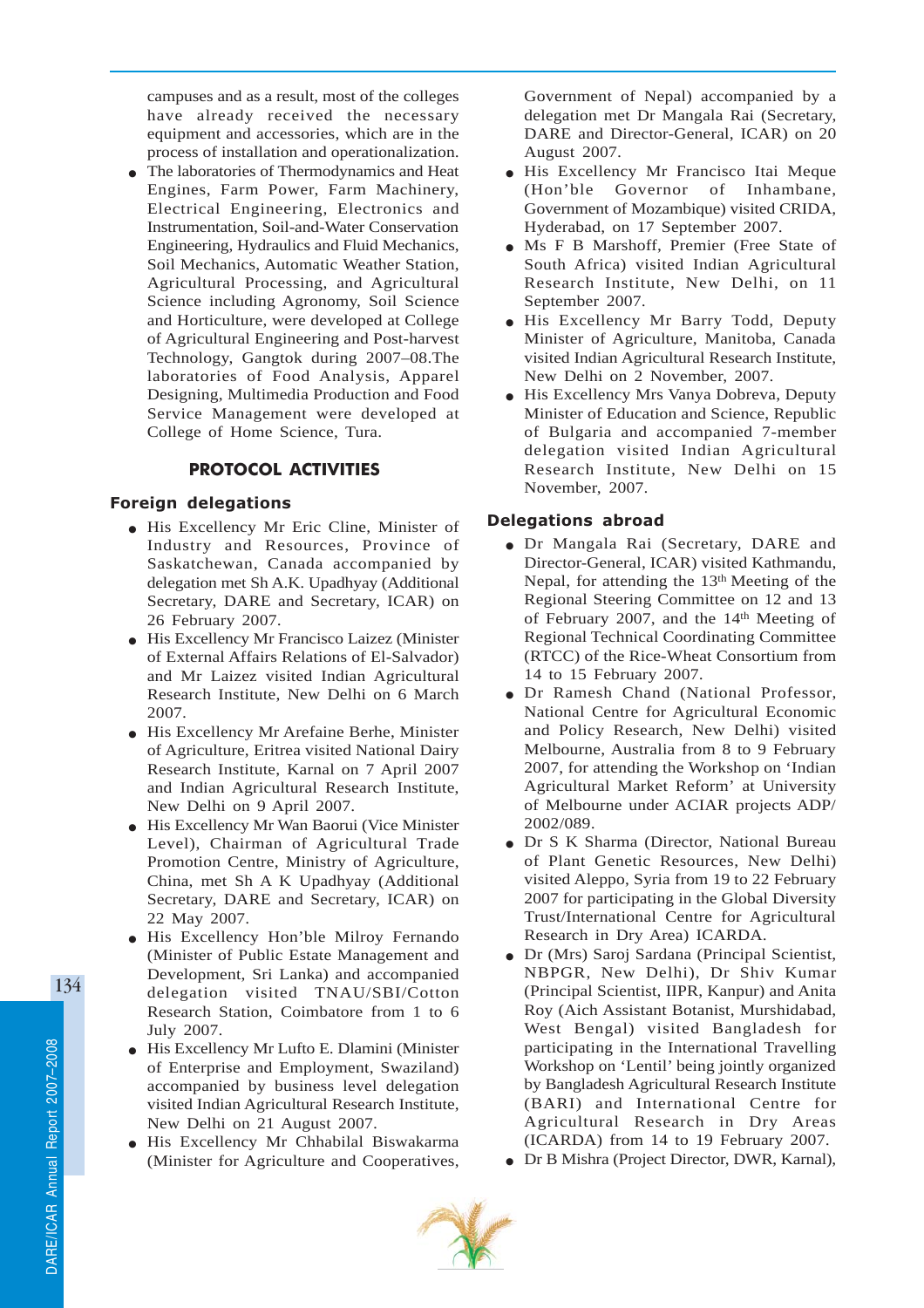Dr Alok K Sikka (Director, ICAR Research Complex for Eastern Region, Patna), Dr Rajender Prasad (National Fellow, IASRI, New Delhi), Dr Sain Dass (Project Director, Directorate of Maize Research, New Delhi) and Dr M L Jat (Scientist (SS), Project Directorate on Cropping System Research, Modipuram) visited Kathmandu, Nepal from 13 to 16 February, 2007 for participating in the 14th Regional Technical Co-ordinating Committee Meeting of Rice-Wheat Consortium-CIMMYT.

- Dr S N Shukla, ADG (F and FC), ICAR, and New Delhi, and Dr M. P. Pandey Director, CRRI,Cuttack, visited Vientiane, Lao PDR for attending the CURE Annual Meeting, 2007 and workshop on 'Socio-economic Aspects in Unfavourable Environment' from 21 to 23 February 2007.
- Dr J S Samra, DDG (NRM), ICAR, New Delhi, visited California, USA, for attending in the Central Steering Committee Meeting of Challenge Programme on 'Water and Food' from 6 to 8 March 2007.
- Dr Sanjoy Saha (Sr. Scientist, CRRI, Cuttack) visited IRRI, Philippines, for participating in the short-term training workshop on 'Ecological Management of Pest (Rodent, Insects and Weeds) : Biological Economic and Social Dimensions' from 19 to 30 March 2007.
- Dr Sanjoy Kumar Singh (Scientist (SS), DWR, Karnal) and Dr Gurvinder Singh Mavi (Assistant Plant Breeder, PAU, and Ludhiana) participated in the Wheat Improvement Course under ICAR-CIMMYT, bilateral programme in Mexico for 3 months i.e. from 26 February to 25 May 2007.
- Dr Raj K Gupta, OSD, NAIP, New Delhi, visited Tashkent to attend the Expert Consultation on Regional Research Need Assessment Jointly organized by CACAARI, GFAR and ICARDA from 7 to 9 March 2007.
- Dr S Ayyappan, DDG (FY), ICAR, visited Penang, Malaysia, to attend the Board of Trustees Meeting of World Fisah Centre in his capacity as Board Member from 11 to14 March 2007.
- Dr Mangala Rai, Secretary, DARE and DG, ICAR, visited Washington DC to participate in the Advisory Committee set up by the Consultative Group on International Agricultural Research (CGIAR) for interviewing the candidates short-listed for the post of Director, CGIAR from 5 to 6 March 2007.
- Dr Raj K Gupta, OSD, NAIP, New Delhi, visited Tashkent to attend the Expert

Consultation on Regional Research Need Assessment jointly organized by CACAARI, GFAR and ICARDA from 7 to 11 March 2007.

- Dr V D Patil, ADG (O&P), ICAR, New Delhi, and Dr Arvind Kumar,Director, NRC on Rapeseed-Mustard, Bharatpur, and Dr J S Chauhan, Principal Scientist, NRC on Mustard, visited Wuhan, China to participate in the 12th International Rapeseed Congress from 26 to 30 March 2007, and Progress Meeting for ACIAR-ICAR Collaborative Project 'Oilseed *Brassica* Improvement in China, India and Australia' from 2 to 4 April 2007.
- Dr Masood Ali, Director, IIPR, Kanpur, visited Tunis, Tunisia, for attending in the International Meeting on Cool-season food legumes Model Legumes Congress 2007, from 24 to 28 March 2007.
- Dr K C Bansal, Professor, NRC on Plan Biotechnology, IARI, Pusa, New Delhi, visited China, under the ACIAR Project and also to participate in the  $12<sup>th</sup>$  International Rapeseed Congress and Progress Meeting for the ACIAR-ICAR Collaborative Project on "Oilseed *Brassica* Improvement in China" from 26 to 30 March, 2007.
- Dr Jai Gopal,Principal Scientist, CPRI, Shimla, visited Lima Peru to act as a member of CGIAR/FAO panel for external review of International Potato Centre (CIP) from 10 to 14 April 2007 and 19 to 29 June 2007.
- Dr Mangala Rai, Secretary, DARE and DG, ICAR, visited Philippines to participate in the IRRI's Board of Trustees Meeting at IRRI (Headquarters), Philippines from 16 to 18 April 2007.
- Dr S K Yadav, Senior Scientist, Division of Seed Science and Technology, IARI, New Delhi, visited China for participating in the meeting of 12<sup>th</sup> International Rapeseed Congress, Wuhan, China from 25 to 30 March 2007.
- Dr N Sarangi, Director, Central Institute of Freshwater Aquaculture, Bhubaneshwar, and Dr K K Vass, Director, CIFRI, Barackpore, visited Hanoi, Vietnam for participating in the Final Workshop of Achieving Greater Food Security and Eliminating Poverty by Dissemination of Genetically Improve Carp Strain to Fish Farmer from 3 to 6 April 2007.
- Dr Mangala Rai, Secretary, DARE and DG, ICAR, visited Rome to participate in the first meeting of the Executive Board of the Global Crop Diversity Trust from 3 to 4 April 2007.
- Dr M P Pandey (Director), Dr O N Singh

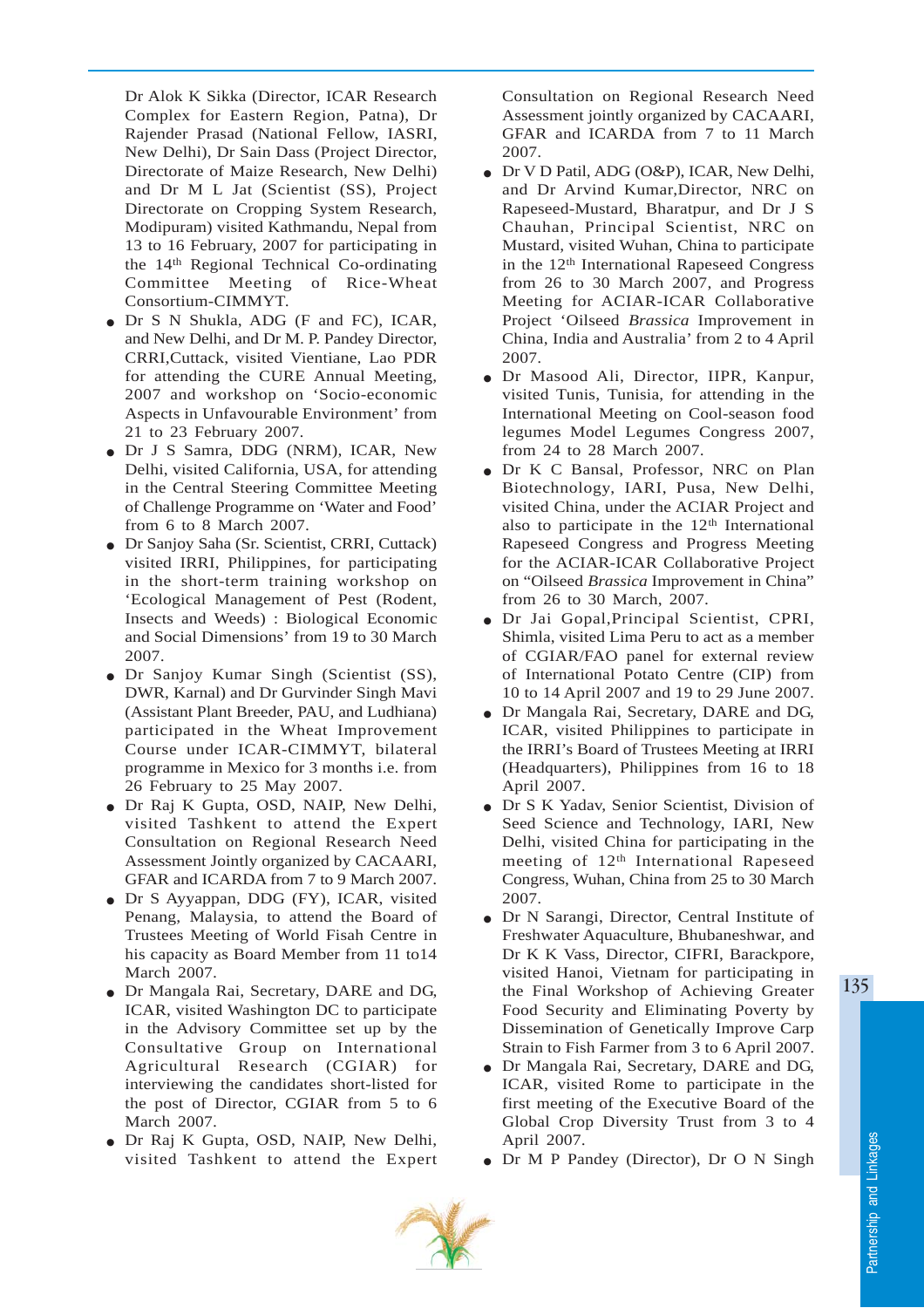(Principal Scientist), Dr A Gosh (Senior Scientist), Dr R N Das (Principal Scientist) and Dr P Samal (Senior Scientist, all from CRRI, Cuttack) visited Bangladesh for participating in the Annual Review and Planning meeting of the ADB funded Project "Development and disseminating water saving rice technology in South Asia" from 3 to 5 April 2007.

- Dr S P Tiwari, DDG (CS and Edn.), ICAR, visited Los Banos, Laguna, Philippines from 5 to 7 May 2007, and to Bangkok from 8 to 11 May 2007, for participating in the meeting with the members of IRRI Management and Scientific Staff to discuss various existing collaborative research activities between IRRI and ICAR, New Delhi, India, and INGER Technical Advisory Committee meeting.
- Dr J S Sandhu,Sr. Scientist (Pulses), PAU, Ludhiana, visited International Centre for Agricultural Research in Dry Areas, Mexico, to interact with legume researchers and other colleague from 12 to 18 May 2007.
- Dr Jai Gopal, Principal Scientist, CPRI, Shimla, visited Kenya, Uganda, and Tanzania from 13 to 19 May 2007, and Kazakhstan, Uzbekistan, Azerbaijan and Georgia, from 1 to 10 June 2007, as a Panel Member appointed by CGIAR for undertaking field visits for the review.
- Dr B C Viraktmath, Project Director, Directorate of Rice Research, Hyderabad, visited Bangkok for participation in the INGER Technical Advisory Committee Meeting from 8 to 11 May 2007.
- Dr Shiv Sewak (Sr. Scientist, IIPR, Kanpur) and Dr H K Dikshit (Sr. Scientist, IARI, New Delhi) visited ICARDA, Aleppo, Syria, to attend training programme as Junior Breeders as individual trainees on 'Lentil and Chickpea Breeding' from 20 April to 10 May 2007.
- Dr S K Naskar,Principal Scientist and Head, Regional Centre for CTCRI, Kerala, visited Manila, Philippines to participate in Workshop from 30 April to 2 May 2007.
- Dr S G Sharma, Principal Scientist, Dr (Mrs) Sanjukta Das,Senior Scientist from CRRI, Cuttack, and Dr N Shobha Rani, Principal Scientist, DRR, Hyderabad, visited Philippines for attending the International workshop on 'Clearing Old Hurdles with New Science: Improving Rice Grain Quality' from 17 to 19 April 2007.
- Dr R Kalpana Sastry, Principal Scientist, NAARM, Hyderabad, visited Caccarese, Rome, Italy for attending the Central Advisory Service on 'Intellectual Property' (CAS-IP)

under Central National Partner programme meeting from 20 to 21 May 2007.

- Dr Seshu Madhav, Scientist (SS), DRR, Hyderabad, visited Philippines to undergo the training programme on Rice Research to Production, at International Rice Research Institute, Manila, from 14 May to 1 June 2007.
- Dr Anju Mahendru Singh, Senior Scientist, IARI, New Delhi visited Turkey for attending the Annual Meeting of Harvest and Consortium from 28 May to 2 June 2007.
- Dr Sant Kumar, Senior Scientist, and Dr Usha Rani Ahuja, Senior Scientist, NCAP, New Delhi, visited Nijoro, Kenya, for attending a training workshop on 'Planning Monitoring Evaluation and Impact Assessment of Research and Development Investments in Agriculture' from 16 to 27 July 2007.
- Shri A K Upadhyay, Additional Secretary, DARE and Secretary, ICAR, visited Lausanne, Switzerland to attend 3rd CGIAR Senior Leadership Programme from 2 to 6 July 2007.
- Dr C K Narayana, Senior Scientist, National Research Centre for Banana, Tiruchirapalli, Tamil Nadu, visited Ghana for attending workshop on 'Tools for Improving the Quality and Efficiency of Processed Products from Banana and Plantain for Small Processing Business' from 30 July to 3 August 2007.
- Dr George V. Thomas (Director) and Dr S Kalavathi (Senior Scientist, CPCRI, Kasaragod, Kerala) visited China for attending the Third Annual Project Planning Meeting of IFDA funded project "Overcoming Poverty in Coconut Growing Communities: Coconut Genetic Resources for sustainable Livelihoods' from 2 to 6 July 2007.
- Dr B Mishra, Project Director, Directorate of Wheat Research, Karnal, visited CIMMYT, Mexico, to participate in the meeting to discuss collaborative Project on 'Drought Tolerance in Wheat' under GC Programme from 6 to 8 August 2007.
- Dr A K Gogoi, ADG (Agronomy), ICAR, and Dr S K Dhyani,Director, NRC for Agroforestry, Jhansi, visited Sri Lanka to attend 3-day First Working Group meeting to develop a South Asia Regional Collaboration program on 'Agro-forestry at Topaz Hotel, Kandy, Sri Lanka from 28 to 30 June 2007.
- Dr Y S Ramakrishna, Director, CRIDA, Hyderabad, and Dr K P R Vittal, Director, CAZRI, Jodhpur, visited Montpellier, France for attending an oasis pro-proposal workshop organized by ICRISAT and ICARDA from

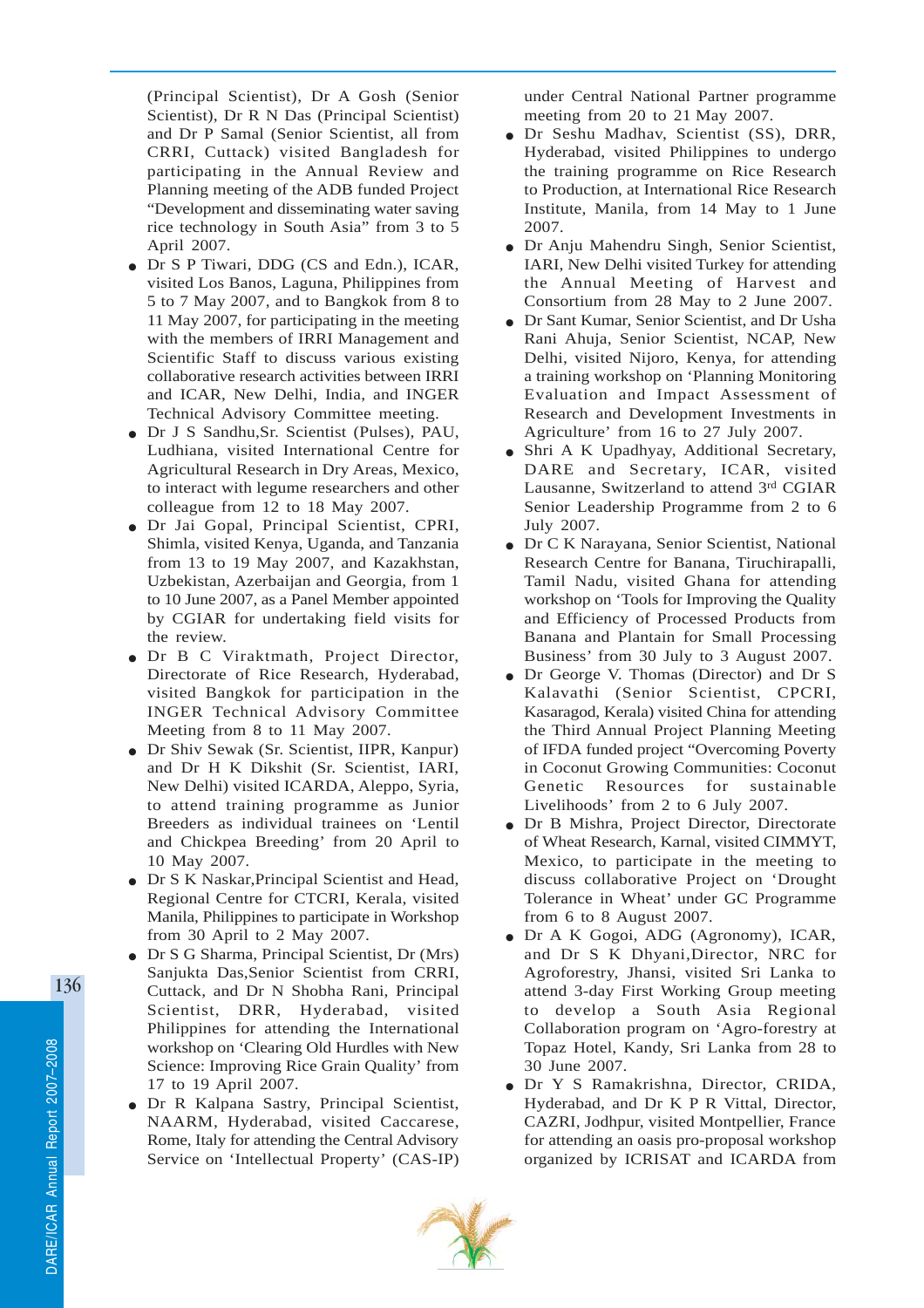20 to 24 August 2007.

- Dr Mangala Rai, Secretary, DARE and DG, ICAR, visited Vientiane, Laos to attend IRRI's Board of Trustees Meeting from 19 to 21 September 2007.
- Dr M Prashar, Sr. Scientist, DWR, Karnal, and Dr J P Jaiswal, Assistant Professor, GBPUA&T, Pantnagar, visited Mexico to attend Programme for intensive agroecosystem for 6 weeks with effect from 1 September 2007.
- Dr Uma,Sr. Scientist, NRC for Banana, Thiruchirapalli, Tamil Nadu, visited South Africa for attending the Symposium on 'Recent Advances in Banana Crop Protection for Sustainable Production and Improved Livelihoods' from 10 to 15 September 2007.
- Dr J S Sandhu, Sr. Scientist, Department of Plant Breeding, Genetics and Bio-technology, PAU, Ludhiana, visited Western Australia, Australia, to attend Planning Meet for "Accelerated Genetic Improvement of Chickpea" and International alliance among DAFWA, CLIMA, COGGO and ICRISAT and joint work on DEST DY01-0003-Ecogeographical and physiological approaches to improve chilling tolerance in chickpea in Australia and India from 16 to 27 September 2007.
- Dr Gurubachan Singh, Director, CSSRI, Karnal, visited Philippines International Rice Research Institute from 5 to 11 October 2007.
- Dr S Ayyappan, DDG (Fy), ICAR, visited Colombo, Sri Lanka from 1 to 4 November 2007 to attend the 34<sup>th</sup> Board of Trustees Meeting.
- Dr M P Pandey, Director, Central Rice Research Institute, Cuttack, and Dr A K Singh (the then Project Director, WTC, New Delhi) visited Hanoi, Vietnam for attending the Steering Committee Meeting of the Irrigated Rice Consortium from 8 to 10 October 2007.
- Dr S Edison (Director, Central Tuber Crops Research Institute, Thiruvananthapuram) and Dr D P Balasubramanian (Director, Centre for Plant Molecular Biology, Tamil Nadu Agricultural University, Coimbatore) visited St. Louis, Missourri, USA, from 30 to 31 January 2007, to attend International Workshop on Cassava Genomics under the Indo-US Agriculture Knowledge Initiative.
- Dr R P Nachane (Principal Scientist, CIRCOT, Mumbai) and Dr K Gururajan (Principal Scientist, CICR, Nagpur) visited Egypt from 18 to 31 May 2007, for study in the field of "Cotton Improvement and Quality Assurance".
- Dr Nawab Ali,DDG (Engg.), ICAR, New

Delhi, visited USA from 30 May 2007 to 8 June 2007, as a member of the Indian delegation led by Hon'ble Minister of State for Food Processing and Industries.

- A high level delegation led by Dr Mangala Rai (Secretary, DARE and Director -General, ICAR) and consisting of Shri A K Upadhyay (Additional Secretary, DARE and Secretary, ICAR), Dr S K Bandyopadhyay (Animal Husbandry Commissioner, Department of Animal Husbandry, Dairying and Fisheries), Dr S P Tiwari (DDG (Edn.), ICAR), Sh Virender Paul (Director (AMS), Ministry of External Affairs, New Delhi), Dr P L Gautam (Vice Chancellor, G B Pant University of Agriculture & Technology, Pantnagar), Shri Anurag Bhatnagar (Director-General, National Institute of Agricultural Marketing, Jaipur) and Shri Feroze Noshir Masani (Masani Farm, Nasik, Maharashtra) visited USA to attend the 5th Agriculture Knowledge Initiative (AKI) Board Meeting from 14 to 15 June 2007. Some members of the delegation also visited Ohio State University, USA from 12 to 13 June 2007.
- A 5-member multi-departmental delegation, viz Dr R K Khetrapal (Head, Division of Plant Quarantine, NBPGR, New Delhi), Dr V K Dilawari (Professor of Ecology, PAU, Ludhiana), Dr Ashish Motiram Paturkar (Professor, Bombay Veterinary College, Maharashtra Animal and Fisheries Science University, Mumbai), Shri Arvind Kumar Gupta, Advisor (WTO), Agricultural and Processed Food Products Export Development Authority (APEDA), Ministry of Commerce and Industry, New Delhi, and Shri Surendra Singh (Assistant Director, Ministry of Food Processing Industries, New Delhi, visited USA on cooperation exchange of information and SPS requirements, regulations and development under the Indo-US Agriculture Knowledge Initiative (AKI) from 11 to 16 June 2007.
- Dr (Ms) S Elain Apshara, Scientist (Senior Scale), Central Plantation Crops Research Institute, Kasaragod, visited Embrapa Coastal Tablelands Aracaju-SE, Brazil from 15 to 22 July 2007, for undergoing training in "Coconut and Cocoa Production".
- Dr Rajbir Singh, Senior Scientist, Central Institute for Post Harvest Engineering and Technology, Ludhiana, visited Embrapa Vegetables, Brasilia-DF, Brazil, from 16 to 20 July 2007, for undergoing training in "Post Harvest Technology and Value Addition".
- Dr K C Jain, ADG (CC), ICAR Headquarters, New Delhi, visited Bhutan as a member of

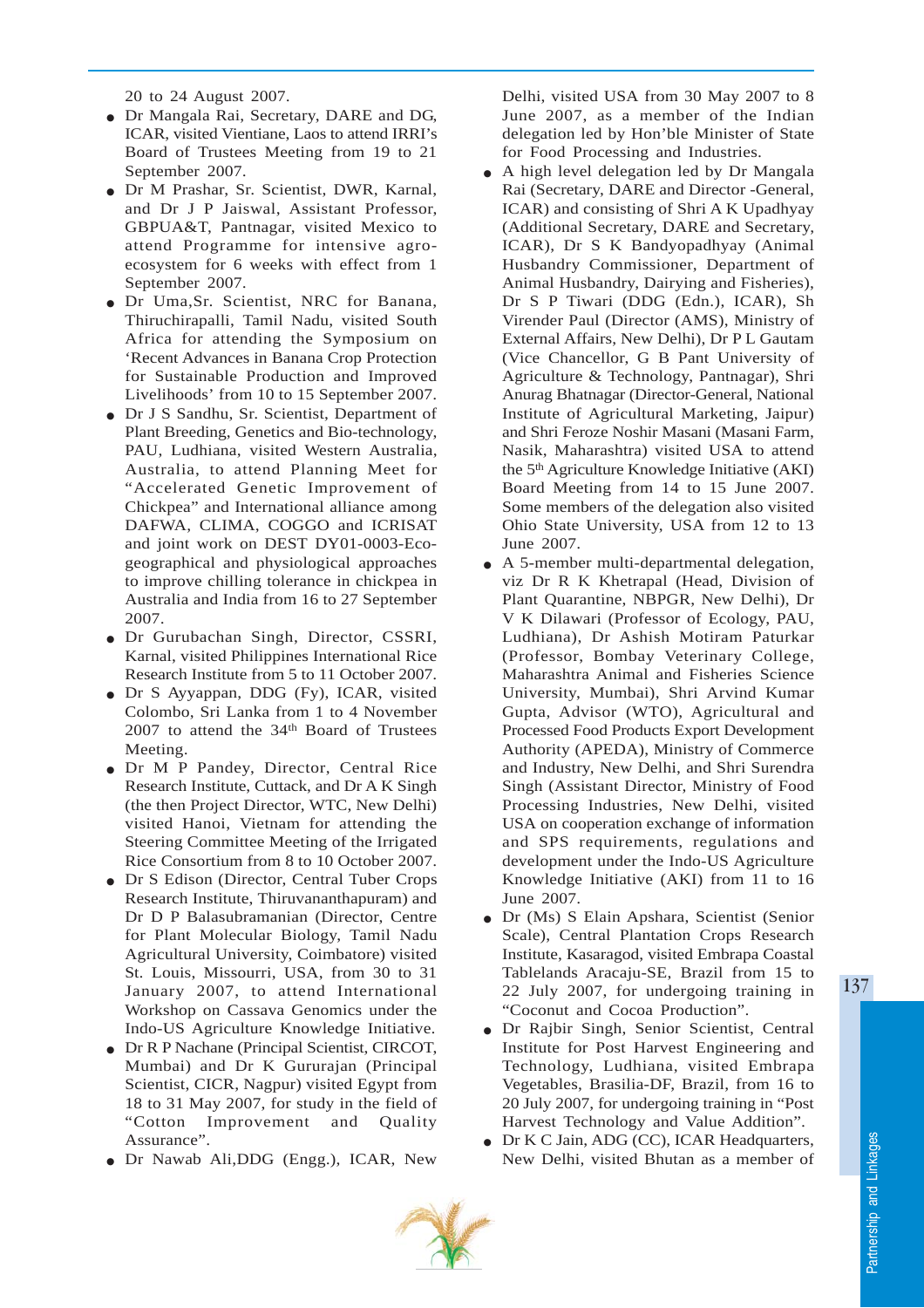the delegation led by Agriculture Commissioner to participate in the India-Bhutan Joint Technical Working Group Meeting on Co-operation in Agriculture from 23 to 24 July 2007.

- Dr Ravender Singh (Principal Scientist) and Dr Atmaram Mishra, Principal Scientist, Water Technology Centre for Eastern Region, Bhubaneshwar, visited ARC, Egypt from 1 to 14 August 2007, for study on "On Farm Water Management".
- Dr Shyam Singh, Director, NRC for Citrus, Nagpur, visited Embrapa Cassava and Fruits, Cruzdas Almas-BA from 5 to 10 August 2007, for undergoing training in the field of Orange Production and Processing.
- Dr Pitam Chandra, ADG (PE), ICAR Headquarters, New Delhi, visited ARC, Egypt from 1 to 7 September 2007, for study in Post-harvest Management and Processing of Fruits (Date Palm and Pomegranate).
- Dr Khajanchi Lal, Senior Scientist, CSSRI, Karnal, visited ARC, Egypt from 1 to 14 September 2007, for study in the field of Water Quality and Bio-remediation.
- Dr Murari Shyam, Project Coordinator (Res.), CIAE, Bhopal, visited Nepal Agricultural Research Council, Nepal, for study in Renewable Energy Resource in Nepal from 15 to 21 September 2007,.
- Dr Lal Krishna, ADG (AH), ICAR Headquarters, New Delhi, visited ARC, Egypt, for study in "Animal Disease Diagnosis and Surveillancee," from 16 to 29 September 2007.
- Dr Sunil Goria, Assistant Librarian, Govind Ballabh Pant University of Agriculture and Technology, Pantnagar, visited USA (Washington) for training in "Strengthening the Knowledge Information System: Library and Information System", under Indo-US Norman Borlaug Fellowship covering Indo-US Agriculture Knowledge Initiative from 27 September to 10 November 2007.
- Dr R R Saxena, Associate Professor, Indira Gandhi Agricultural University, Raipur, Chhattisgarh visited USA for training in "Distance Learning and Agricultural Curricula Building", at Purdue University, West Lafayette, USA from 1 October to 11 November 2007.
- Dr N Gopalakrishna Pillai, Principal Scientist, Central Marine Fisheries Research Institute, Cochin), visited ARC, Egypt for study in the field of "Marine Fisheries Resources", from 20 October to 1 November 2007.
- Dr Hari Lal Kushwaha, Scientist, Central Arid Zone Research Institute, Jodhpur, visited

University of Missourrie, USA, for training in Biofuel Production from Mustard, Sesame and Cottonseed, under Indo-US Norman E. Borlaug International Agricultural Science and Technology Fellowship Program under Indo-US Agriculture Knowledge Initiative (AKI) from 1 November to 15 December 2007.

- Dr Srinivas Indravarapu, Scientist, Central Research Institute for Dryland Agriculture, Hyderabad, visited University of Missourrie, USA for training in the field of Biodiesel, under Indo-US Norman E. Borlaug International Agricultural Science and Technology Fellowship Program under Indo-US Agriculture Knowledge Initiative (AKI) from 1 November to 15 December 2007.
- Dr A K Nayak, Senior Scientist, CSSRI Regional Station, Lucknow, will be visiting ARC, Egypt for study in the field of "Salinity Control" from 17 to 30 December 2007.

### Delegations hosted

- Mr Sanjaya Kumar Kaflay and Mr Amber Bahadur Gurung (Accounts Officers from Nepal Agricultural Research Council, Nepal) came at National Academy of Agricultural Research Management, Hyderabad, for study visit/training in the field of 'Personnel and Fiscal Management training' for a period of 3 weeks from 10 to 30 July 2007 under the ICAR-NARC Work Plan for the years 2006– 07.
- Mr S N Vaidhya and Pulkit Mandal, Senior Scientists (S-4), from Nepal Agricultural Research Council, Nepal, had observation visit at National Academy of Agricultural Research Management, Hyderabad, in the field of 'Management Institute' for 1 week from 16 to 21 July 2007 under the ICAR-NARC Work Plan for 2006–07.
- Mr Mahendra Jung Thapa and Mr Ram Bahadur K C (Senior Scientists) from Nepal Agricultural Research Council, Nepal, had observation visit at Indian Institute of Horticultural Research, Bangalore in 'Fruits and Vegetable Processing, Packaging and Product Diversification' for 1 week from 4 to 10 July 2007 under the ICAR-NARC Work Plan for 2006–07.
- Ms Sharmila Piya (Technical Officer) from Nepal Agricultural Research Council, Nepal, had Study visit/training to Indian Institute of Horticultural Research, Bangalore, in "Post Harvest Management in Ornamental Crops", from 16 to 26 August 2007 under the ICAR-NARC Work Plan for 2006–07.
- Mr Ram Bahadur Rane,Technical Officer (T-

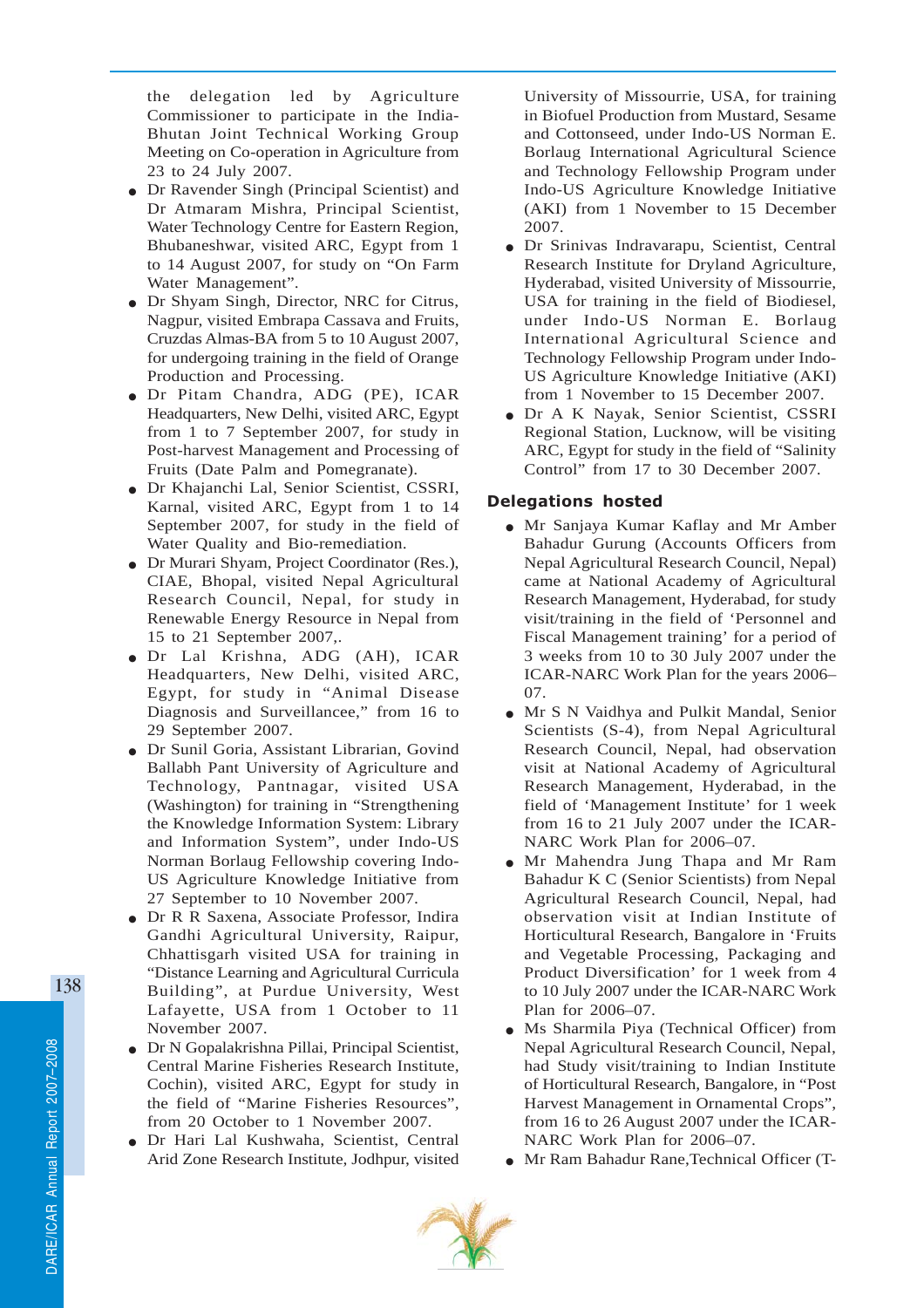6), from Nepal Agricultural Research Council, Nepal, had study visit/training in the field of Cryopreservation Technology in Cattle/ Buffaloes/Goats/Sheep at Indian Veterinary Research Institute, Izatnagar, for 3 weeks from 11 to 31 August, 2007 under the ICAR-NARC Work Plan for 2006–07.

- Mr Ram Babhu Peneru, Scientist (S-2), from Nepal Agricultural Research Council, Nepal had study visit/training at Indian Agricultural Research Institute, New Delhi, in Taxonomy and Identification of Insects of Agricultural Importance, for 1 month from 15 August to 14 September 2007; and Mr Govind Prasad Timilsha, Scientist (S-1), from Nepal Agricultural Research Council had study visit/ training at Indian Agricultural Research Institute, New Delhi, in 'Pesticides Residue Extraction and Analysis Procedures' for 1 month from 15 August to 14 September 2007, under the ICAR-NARC Work Plan for 2006– 07.
- Mr Mathura Yadav (Technical Officer) from Nepal Agricultural Research Council, Nepal, had study visit/training at Indian Agricultural Statistics Research Institute, New Delhi, on 'Biometrics in Agricultural Research' for 2 months from 3 October to 1 December 2007, under the ICAR-NARC Work Plan for 2006– 07.
- Dr Shambhu Bahadur Pandey (Director, NASRI) and Dr Adarsha Pradhan (Livestock and Fishery) from Nepal Agricultural Research Council, Nepal, had study visit/ training at National Dairy Research Institute, Karnal, from 8 to 10 October 2007, and Indian Veterinary Research Institute, Izatnagar, from 11 to 13 October 2007, for study in the field of 'Animal Science Research Institute' under the ICAR-NARC Work Plan for 2006–07.
- Mr Mishri Lal Sah, Senior Scientist, from Nepal Agricultural Research Council and Dr Siddhi Ganesh Shrestha (Senior Economist) from Ministry of Agriculture and Co-operative from Nepal, had observation visit to Indian Agricultural Research Institute, New Delhi, from 24 to 30 September 2007 under the ICAR-NARC Work Plan for 2006–07.
- Dr R K Mittal, (Principal Scientist, ICAR (Hq), New Delhi) visiting NARC, Nepal from 7 to 13 December 2007, for study in "Biological control agents and antagonists.
- Dr Ravi R Saxena (Associate Professor, Indira Gandhi Agricultural University, Chhattisgarh) visited Purdue University, West Lafayette, USA from 1 October to 11 November 2007, for training in "Distance Learning and Agricultural Curricula Building" under Indo-

US Norman Borlaug Fellowship.

- Dr N Gopalkrishna Pillai (Principal scientist, CMFRI, Cochin, visited Agricultural Research Centre, Egypt from 20 October to 1 November 2007, for study in Marine Fisheries Resources under Indo-US Norman Borlaug Fellowship.
- Dr Hari Lal Kushwaha (CAZRI), Jodhpur, visited University of Missouri, USA from 1 November to 15 December 2007, for training in "Biofuel Production from Mustard, Sesame, Cottonseed" under Indo-US Norman Borlaug Fellowship.
- Dr Srinivas Indavarapu (CRIDA, Hyderabad) visited University of Missouri, USA from 1 November to 15 December 2007, for training in the field of "Biodiesel" under Indo-US Norman Borlaug Fellowship.
- Dr R K Mittal, ADG (EQR), ICAR Hq, New Delhi visited Indonesia from 30 to 31 October 2007, for attending the ASEAN-Indian Working Group Meeting held at Jakarta, Indonesia.
- Dr Mahavir Singh (Project Coordinator, AICRP on Micro- and Secondary Nutrients and Pollutant Elements in Soil and Plants, Bhopal) and Dr A K Sarkar (Dean, College of Agriculture, Birsa Agricultural University, Ranchi) visited Addis Abada, Ethiopia from 2 to 17 December 2007, for studying salinity problems and agriculture problems in Ethiopia for increasing output.
- Dr S P Tiwari (DDG (Edn.), ICAR Hq, New Delhi) visited Brasillia, Brazil from 21–24 November 2007, for attending the India-Brazil-South Africa Joint Working Group Meeting on Agriculture.

#### Scientists to foreign countries on deputation

- Dr G J N Rao (Head, Crop Improvement, CRRI, Cuttack) visited for building up anther culture laboratory and demonstration in Sierra Leone from 19 to 27 April 2007.
- Dr N Sarangi (Director, CIFA, Bhubaneshwar) attended NACA workshop at Bali, Indonesia, from 30 April to 5 May 2007.
- Dr C S Chaturvedi,SS (Fisheries) CARI, Port Blair, and Dr Prem Kumar, Sr. Scientist, NRC, Cold Water Fisheries, Bhimtal, deputed to China from 25 April to 24 June 2007.
- Dr Madhwan (Principal Scientist) and Dr C Palaniswami (Sr. Scale Scientist) visited Fizi under ITEC Programme of MEA for 1 year.
- Dr T C Santiago (Head, Aquaculture, Animal Health Division, CIBA, Chennai) attended ACIAR Project Co-ordination Meeting in Bangkok, Thailand, from 14 to 15 May 2007.
- Dr D K Sadana (Principal Scientist, NBAGR,

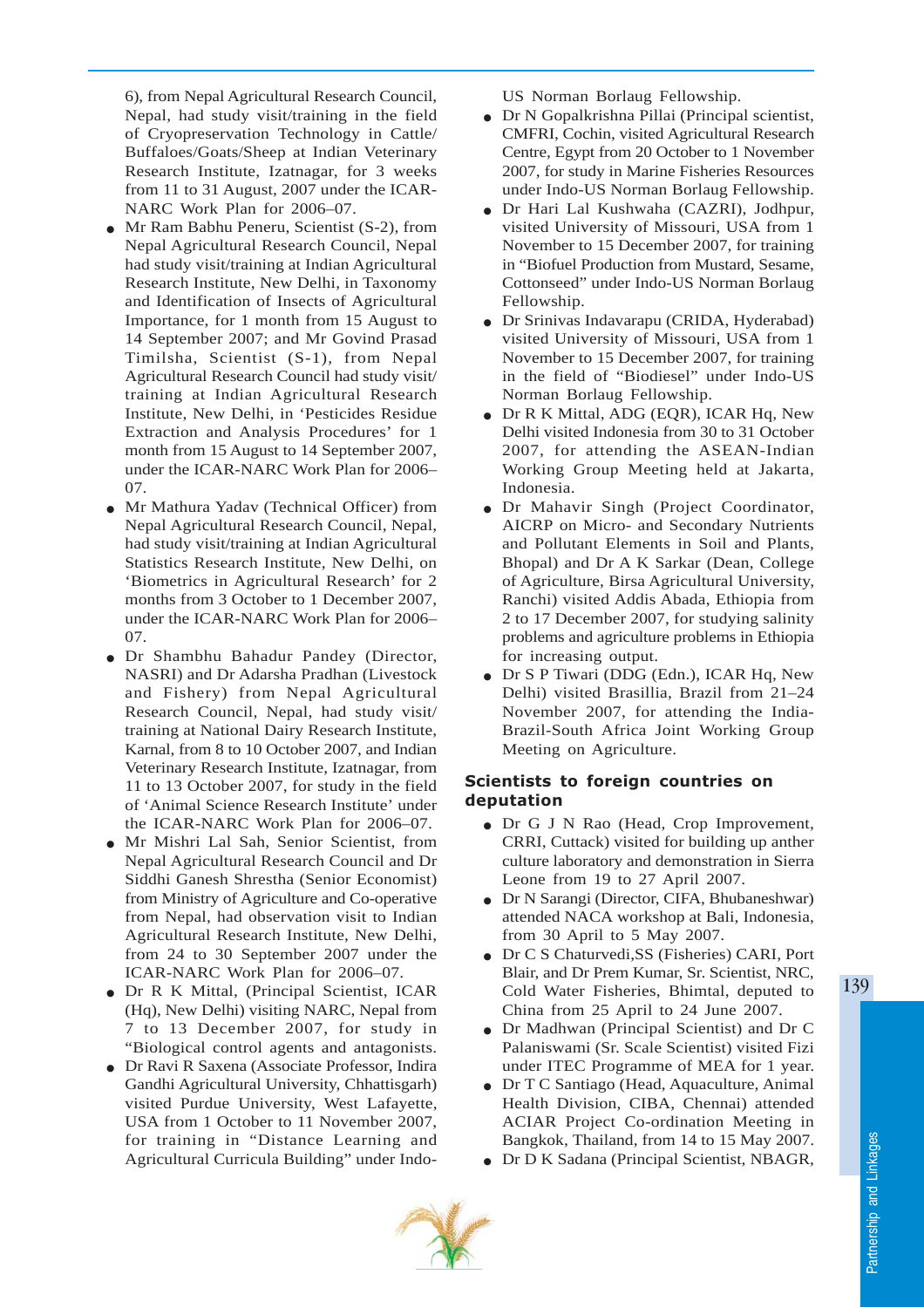Karnal) attended Regional multi-stake holder workshop, Ethiopia, from 24 to 25 May 2007.

- Dr K V Prabhu (Head, Division of Genetics, IARI, New Delhi) participated in the FAO consultation to review the draft on Food Safety Assessment from 23 to 25 May 2007.
- Dr Sushil Pandey, Scientist (Senior Scale), Division of Seed Science and Technology, IARI, New Delhi, attended a Seed Quality Assurance Workshop under FAO's TCDC Programme at Baku, Azerbaijan, from 29 May to 2 June 2007.
- Dr P K Joshi (Director, NCAP, New Delhi) participated in IAASSTD, Bureau Meeting in Washington from 29 to 30 May 2007.
- Dr B M Khadi (Director, CICR, Nagpur) participated in the 3 Steering Committee Meeting of INCANA in Damascus from 19 to 21 June 2007.
- Dr P K Joshi (Director, NCAP, New Delhi) participated in GC Meeting of UNESCAP-CAPSA in Indonesia, from 18 to 19 June 2007.
- Dr P S Minhas, ADG (IWM), attended the Steering Committee Meeting in Ethiopia from 18 to 23 June 2007.
- Dr Ramesh Chand (National Professor, NCAP, New Delhi) visited Bangkok, under FAO Consultancy Programme in different spells, for 3 months from mid- June 2007.
- Dr L Joseph Shayarajan (Technical Officer, CIBA, Chennai) visited Australia for training under Commonwealth Programme from 30 August to 24 October 2007.
- Dr R S Misra (Principal Scientist and Head, Division of Protection, CTCRI, Thiruvananthapuram) visited China as FAO (TCDC) consultant on Konjac Seed Production and Storage from 25 August to 8 September 2007.
- Dr M Prabhakar (Principal Scientist) and Dr (Mrs) Girija Ganeshan (Principal Scientist, IIHR, Bangalore) participated in the 5th International ISHS symposium on Edible Alliance, and 2nd World Onion Conference, 2007 at Lelystad, Netherlands from 29 October to 3 November 2007.
- Dr S K Tandon,ADG (Engg.), attended UNESCAP-APCAEM Workshop from 24 to 28 October 2007.
- Dr A K Singh, Head, Germplasm Collection Division, NBPGR, New Delhi, visited Kathmandu, Nepal, to establish long-term conservation facility under consultancy proposal for 2 weeks.
- Dr Jagdish Rane, Senior Scientist, DWR,

Karnal, visited Cali, Columbia, as a visiting Scientist at CIAT for MAFF, Japan Project for 2 years w.e.f. the date he is relieved from the Institute.

- Dr P K Joshi, FAO-GOI Strategic Alliance for South-South Cooperation, attended meeting of SAARC in support of National and Regional Programmes for Food Security at Dacca, Bangladesh from 3 to 5 November 2007.
- Dr R S Misra (Principal Scientist and Head, Division of Crop Protection, CTCRI, Thiruvananthapuram) visited Kabul under FAO Consultancy Programme from 2 November to 16 December 2007.
- Sh. Amar Pal (Technical Officer, NBFGR, Lucknow) visited Bangkok for training in the Fish Health Master Class sponsored by NACA, Bangkok, from 12 to 23 November 2007.
- Dr G Gopa Kumar, Principal Scientist, CMFRI, Kochi, participated in workshop on Marine Finfish Aquaculture in Indonesia from 7 to 10 November 2007.
- Dr B M Khadi, Director, CICR, Nagpur, attended World Trade Organization workshop on the development aspects of cotton in Geneva from 19 to 21 November 2007.
- Dr Sita Ram Aryal (Senior Scientist, Nepal Agricultural Research Council, Nepal) visited Indian Veterinary Research Institute, Izatnagar from 16 November to 4 December 2007, for study in Avian influenza of poultry culture identification.
- Dr (Mrs) Wafaa Taha El-Ater (Principal Scientist, Agricultural Research Centre, Egypt) visited Central Soil Salinity Research Institute, Karnal from 17 November to 4 December 2007 for study in the field of Saline Control.
- Dr Hossain Ali Ali Metwaly and Dr (Mrs) Fatma Esmat (Senior Scientist, Agricultural Research Centre, Egypt) visited Central Institute for Post-harvest Engineering and Technology, Ludhiana from 19 to 27 November 2007, for studying in Post Harvest Management and Processing of Fruits (Date Palm and Pomergranate.
- Dr Mahmoud Atiya and Dr Hassan Shams El-Din (Chief Researchers of Soil Water and Environment Research Institute, Agricultural Research Centre, Egypt) visited to Water Technology Centre for Eastern Region, Bhubaneshwar from 22 October to 7 November 2007, for studying in On Farm Water Management.

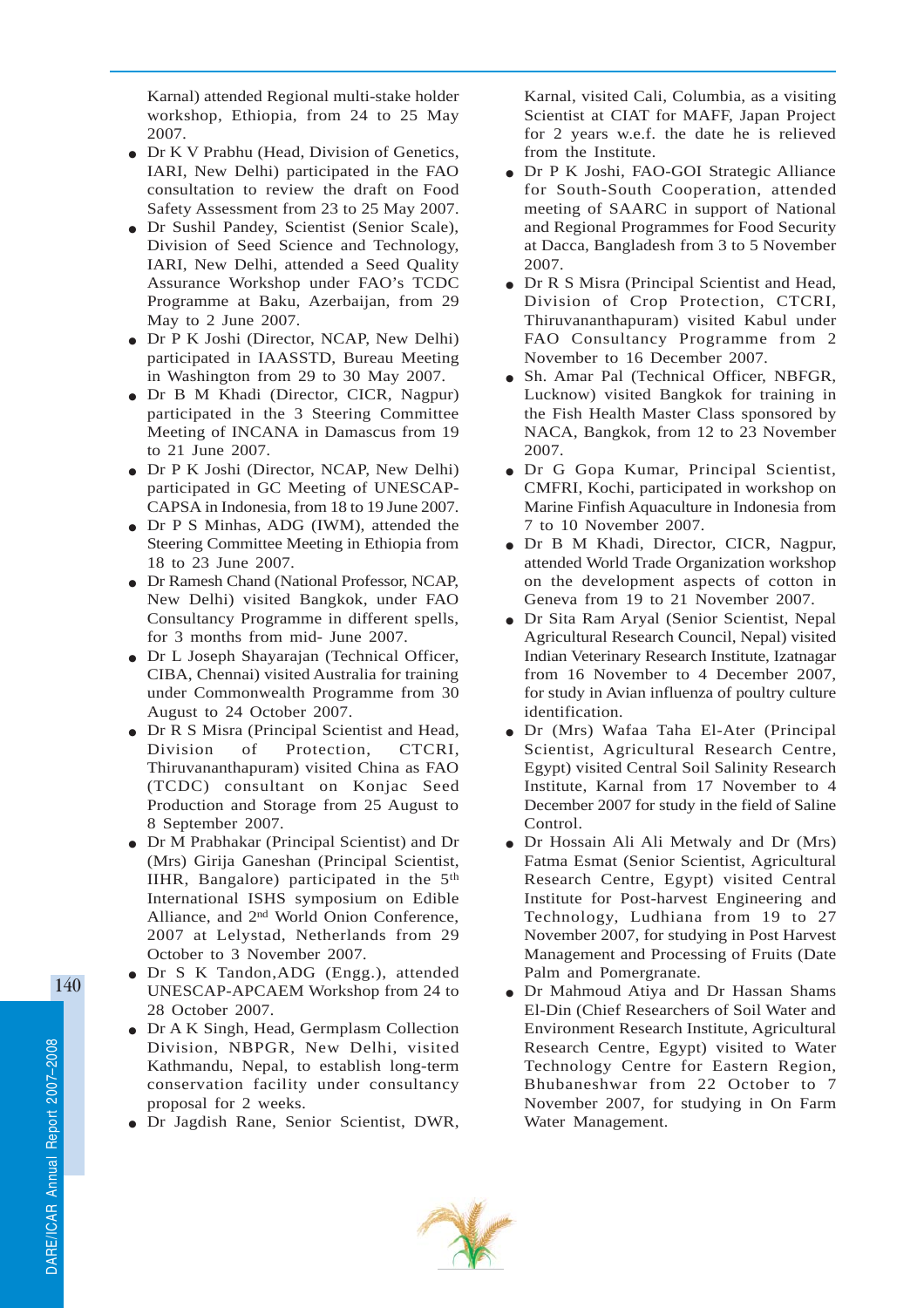#### Approved deputation cases of the ICAR scientists

- Dr Sadhan Bag Senior Scientist, IVRI, Izatnagar availed Long-Term training at Germany under DBT, Biotechnology Overseas Associationship Programme to Germany, sponsored by Department of Biotechnology (DBT), New Delhi, for 12 months w.e.f. 6 September 2006.
- Dr T K Bhattacharya,Scientist (SS), IVRI, Izatnagar, visited Canada for availing training under DBT, Biotechnology Overseas Associateship Programme, sponsored by Department of Biotechnology (DBT), New Delhi, to Canada for 12 months w.e.f. 6 September 2006.
- Dr Aniket Sanyal,Scientist, Project Directorate on Foot-and-Mouth Disease, Mukteswar, visited for availing Biotechnology Overseas Associateship to CSIRO, Australia w.e.f. 1 September 2006 for 12 months. It was sponsored by Department of Biotechnology, New Delhi.
- Dr S B Barbuddhe, Scientist (SS) (Veterinary Public Health), ICAR Research Complex for Goa, visited Germany for availing DBT Biotechnology Overseas (Associateship (Long-term) 2005–06 for 1 year beginning from October/November 2006 to October/ November 2007. It was sponsored by Department of Biotechnology, New Delhi.
- Dr S K Mahanker, Scientist (SS), CIAE, Bhopal, visited USA for pursuing Ph.D, sponsored by Oklahoma State University, USA, for 3 years w.e.f. 9 August 2006.
- Dr M K Singh, Scientist, CIAE, Bhopal, visited Shizuka University, Johoku Hamamator, Japan, for pursuing Ph.D. programme, sponsored by Shizuoka University, Japan, for 3 years w.e.f. 1 October 2006.
- Dr N K Shivakumar Gowda, Senior Scientist, NIANP, Bangalore, visited USA to avail Biotech Overseas Associateship (Short-term) Programme 2005–06, sponsored by Department of Biotechnology, New Delhi, for 6 months tentatively and 15 January to 1 February 2007.
- Dr S Kannappan, Scientist (SS), CIBA, Chennai, visited USA to avail DBT Biotech Overseas Associateship (Long term) Programme 2005–06, sponsored by Department of Biotechnology, New Delhi, for 12 months w.e.f. 23 October 2006.
- Dr A K Singh, Senior Scientist, IARI, New Delhi, visited USA to avail DBT Biotechnology Overseas Associateship (Shortterm) Program 2005–06, sponsored by

Department of Biotechnology, New Delhi, for 6 months beginning from first week of November 2006.

- Dr T K Behra, Scientist (S-3), IARI, New Delhi, visited University of Wisconsion, Madison, USA, to avail DBT Biotechnology Overseas Associateship (Long-term) Programme 2005–06, sponsored by Department of Biotechnology, New Delhi for 12 months i.e. 5 October 2006 to 4 October 2007.
- Dr M Vanaja, Senior Scientist, CRIDA, Hyderabad, visited University of Essex, United Kingdom, to avail Commonwealth Academic Staff Fellowship, sponsored by Commonwealth Felloship Commission, United Kingdom, for 6 months i.e. from October 2006 to April 2007.
- Dr (Mrs) R Manimekalai, Scientist, CPCRI, Kasragod, visited Japan to avail DBT Biotechnology Overseas Associateship (Longterm) program 2005–06, sponsored by Department of Biotechnology, New Delhi, for 10 months tentatively from last week of March 2007.
- Sh Ranjan Bhattacharya, Scientist, VPKAS, Almora, visited UK for pursuing Ph. D. Programme at the School of Applied Sciences, University of Woverhamton, UK under BORASSUS Project for 3 years w.e.f. September 2006.
- Dr O P Yadav, Principal Scientist, CAZRI, Jodhpur, visited USA to avail DBT Biotechnology Overseas Associateship (shortterm) sponsored by Department of Biotechnology, New Delhi, for 6 months w.e.f. 25 November 2006.
- Dr Rajsekhara Rao Korada, Scientist (SS), CTCRI's Regional Station, Bhubaneshwar, Orissa, visited Netherlands to avail longterm DBT Biotechnology Overseas Associateship, sponsored by Department of Biotechnology, New Delhi, for 12 months w.e.f. 25 March 2007.
- Dr Raveendra N Gadag (Senior Scientist, IARI, New Delhi) visited UK to undergo UGC's sponsored Commonwealth Academic Staff Fellowship to John Inne's Centre, Norwich, United Kingdom, sponsored by Commonwealth Fellowship Commission, United Kingdom for 6 months w.e.f. 2 October 2006.
- Dr P Das, Senior Scientist, CIFA, Bhubaneshwar, visited USA for availing DBT's Biotechnology Overseas Associateship (Short-term) program 2005–06 on "Aquaculture and Marine Biotechnology" to Eventual and Genomics Sec., Department